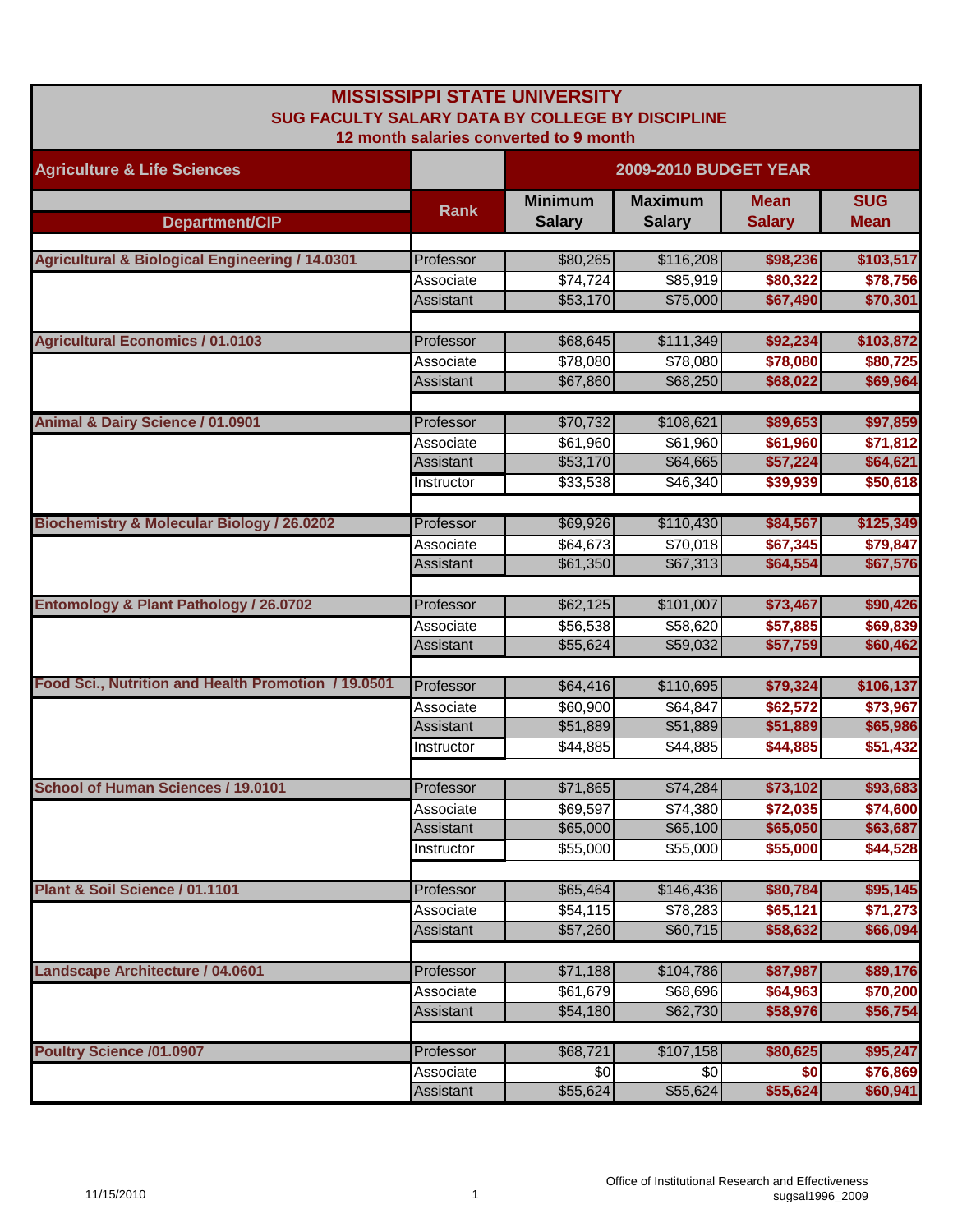| SUG FACULTY SALARY DATA BY COLLEGE BY DISCIPLINE |             | <b>MISSISSIPPI STATE UNIVERSITY</b><br>12 month salaries converted to 9 month |                              |                           |           |
|--------------------------------------------------|-------------|-------------------------------------------------------------------------------|------------------------------|---------------------------|-----------|
| <b>Architecture, Art &amp; Design</b>            |             | <b>2009-2010 BUDGET YEAR</b>                                                  |                              |                           |           |
| <b>Department/CIP</b>                            | <b>Rank</b> | <b>Minimum</b><br><b>Salary</b>                                               | <b>Mean</b><br><b>Salary</b> | <b>SUG</b><br><b>Mean</b> |           |
|                                                  |             |                                                                               |                              |                           |           |
| Art / 50.0701                                    | Professor   | \$55,000                                                                      | \$72,469                     | \$60,609                  | \$85,149  |
|                                                  | Associate   | \$48,360                                                                      | \$88,753                     | \$55,592                  | \$63,720  |
|                                                  | Assistant   | \$40,015                                                                      | \$50,400                     | \$45,534                  | \$52,048  |
| <b>Interior Design / 04.0501</b>                 | Professor   | \$0                                                                           | \$0                          | \$0                       | \$76,815  |
|                                                  | Associate   | \$67,318                                                                      | \$67,318                     | \$67,318                  | \$67,324  |
|                                                  | Assistant   | \$50,000                                                                      | \$50,000                     | \$50,000                  | \$47,900  |
|                                                  |             |                                                                               |                              |                           |           |
| School of Architecture / 04.0201                 | Professor   | \$72,138                                                                      | \$82,171                     | \$77,154                  | \$102,747 |
|                                                  | Associate   | \$63,223                                                                      | \$67,314                     | \$65,352                  | \$77,389  |
|                                                  | Assistant   | \$50,000                                                                      | \$72,000                     | \$57,407                  | \$62,439  |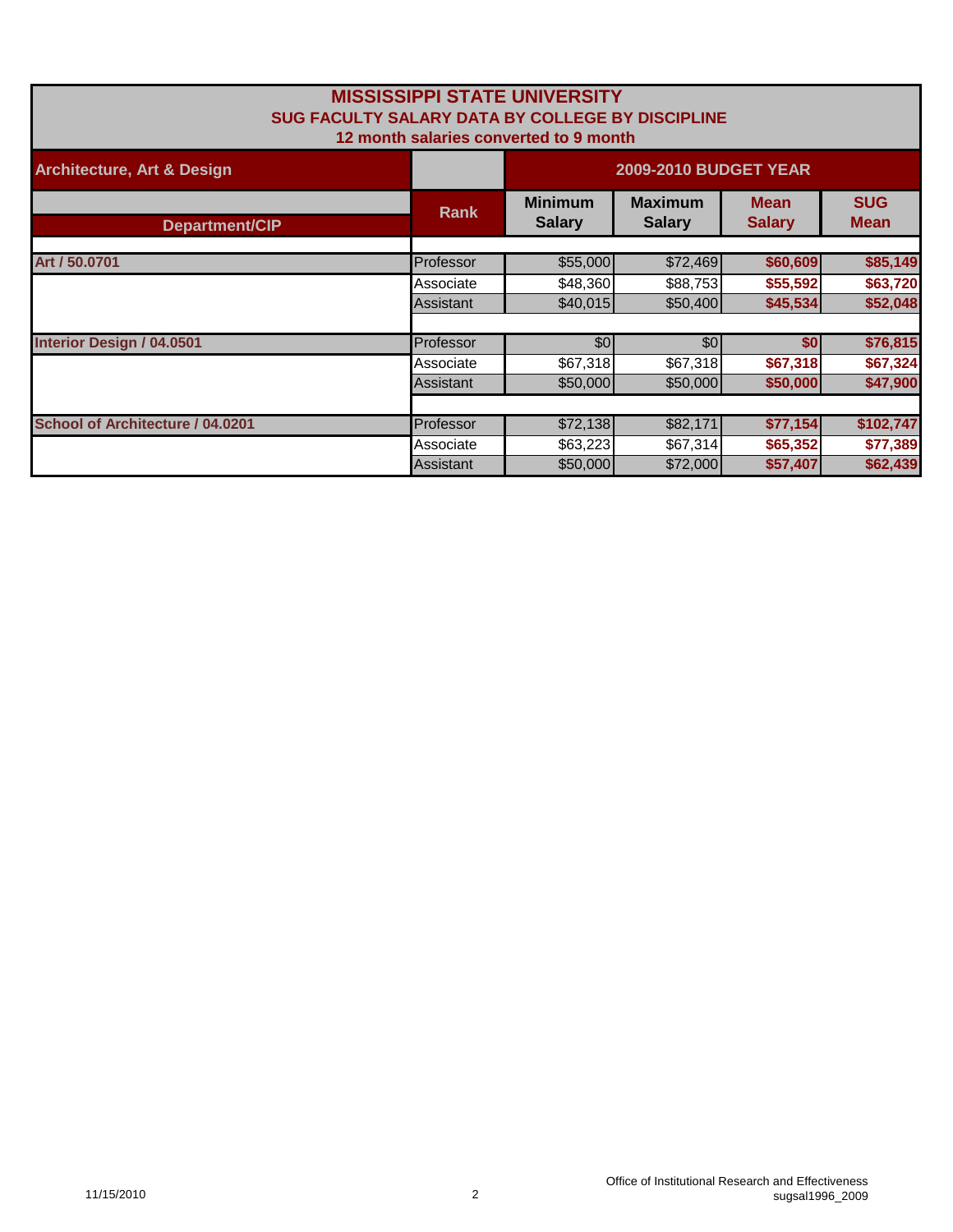| <b>MISSISSIPPI STATE UNIVERSITY</b><br>SUG FACULTY SALARY DATA BY COLLEGE BY DISCIPLINE<br>12 month salaries converted to 9 month |                  |                                 |                                 |                              |                           |  |
|-----------------------------------------------------------------------------------------------------------------------------------|------------------|---------------------------------|---------------------------------|------------------------------|---------------------------|--|
| <b>Arts &amp; Sciences</b>                                                                                                        |                  | <b>2009-2010 BUDGET YEAR</b>    |                                 |                              |                           |  |
| Department/CIP                                                                                                                    | <b>Rank</b>      | <b>Minimum</b><br><b>Salary</b> | <b>Maximum</b><br><b>Salary</b> | <b>Mean</b><br><b>Salary</b> | <b>SUG</b><br><b>Mean</b> |  |
| <b>Biological Sciences / 26.0101</b>                                                                                              | Professor        | \$77,695                        | \$116,974                       | \$97,335                     | \$113,693                 |  |
|                                                                                                                                   | Associate        | \$66,000                        | \$80,214                        | \$72,337                     | \$76,672                  |  |
|                                                                                                                                   | Assistant        | \$55,000                        | \$55,000                        | \$55,000                     | \$66,295                  |  |
|                                                                                                                                   | Instructor       | \$34,000                        | \$42,384                        | \$37,125                     | \$43,098                  |  |
|                                                                                                                                   |                  |                                 |                                 |                              |                           |  |
| <b>Chemistry / 40.0501</b>                                                                                                        | Professor        | \$77,493                        | \$122,700                       | \$99,123                     | \$124,119                 |  |
|                                                                                                                                   | Associate        | \$57,610                        | \$71,000                        | \$63,682                     | \$76,121                  |  |
|                                                                                                                                   | <b>Assistant</b> | \$65,000                        | \$69,000                        | \$67,000                     | \$67,564                  |  |
|                                                                                                                                   | Instructor       | \$44,000                        | \$49,080                        | \$45,768                     | \$46,928                  |  |
| <b>Communication / 09.0101</b>                                                                                                    | Professor        | \$63,235                        | \$104,132                       | \$81,199                     | \$96,625                  |  |
|                                                                                                                                   | Associate        | \$56,453                        | \$75,315                        | \$65,256                     | \$68,774                  |  |
|                                                                                                                                   | Assistant        | \$50,325                        | \$58,000                        | \$58,000                     | \$57,322                  |  |
|                                                                                                                                   | Instructor       | \$31,392                        | \$43,661                        | \$36,404                     | \$39,377                  |  |
|                                                                                                                                   |                  |                                 |                                 |                              |                           |  |
| <b>English / 23.0101</b>                                                                                                          | Professor        | \$62,958                        | \$83,436                        | \$69,566                     | \$98,273                  |  |
|                                                                                                                                   | Associate        | \$53,764                        | \$71,420                        | \$59,085                     | \$67,574                  |  |
|                                                                                                                                   | <b>Assistant</b> | \$45,000                        | \$52,000                        | \$47,320                     | \$56,159                  |  |
|                                                                                                                                   | Instructor       | \$26,155                        | \$32,616                        | \$27,424                     | \$36,563                  |  |
| Foreign Languages / 16.0101                                                                                                       | Professor        | \$79,399                        | \$85,890                        | \$82,645                     | \$88,683                  |  |
|                                                                                                                                   | Associate        | \$50,073                        | \$52,000                        | \$51,037                     | \$62,926                  |  |
|                                                                                                                                   | <b>Assistant</b> | \$45,000                        | \$50,000                        | \$46,843                     | \$53,793                  |  |
|                                                                                                                                   | Instructor       | \$26,000                        | \$33,180                        | \$27,893                     | \$37,800                  |  |
|                                                                                                                                   |                  |                                 |                                 |                              |                           |  |
| Geosciences / 40.0601                                                                                                             | Professor        | \$90,000                        | \$98,214                        | \$94,152                     | \$113,661                 |  |
|                                                                                                                                   | Associate        | \$55,000                        | \$73,468                        | \$62,798                     | \$76,978                  |  |
|                                                                                                                                   | Assistant        | \$50,000                        | \$55,001                        | \$52,239                     | \$66,769                  |  |
|                                                                                                                                   | Instructor       | \$32,500                        | \$49,639                        | \$37,468                     | \$47,958                  |  |
| <b>History / 54.0101</b>                                                                                                          | Professor        | \$84,000                        | \$116,698                       | \$100,349                    | \$105,715                 |  |
|                                                                                                                                   | Associate        | \$55,178                        | \$62,970                        | \$60,462                     | \$69,322                  |  |
|                                                                                                                                   | <b>Assistant</b> | \$49,000                        | \$56,000                        | \$53,697                     | \$55,508                  |  |
|                                                                                                                                   |                  |                                 |                                 |                              |                           |  |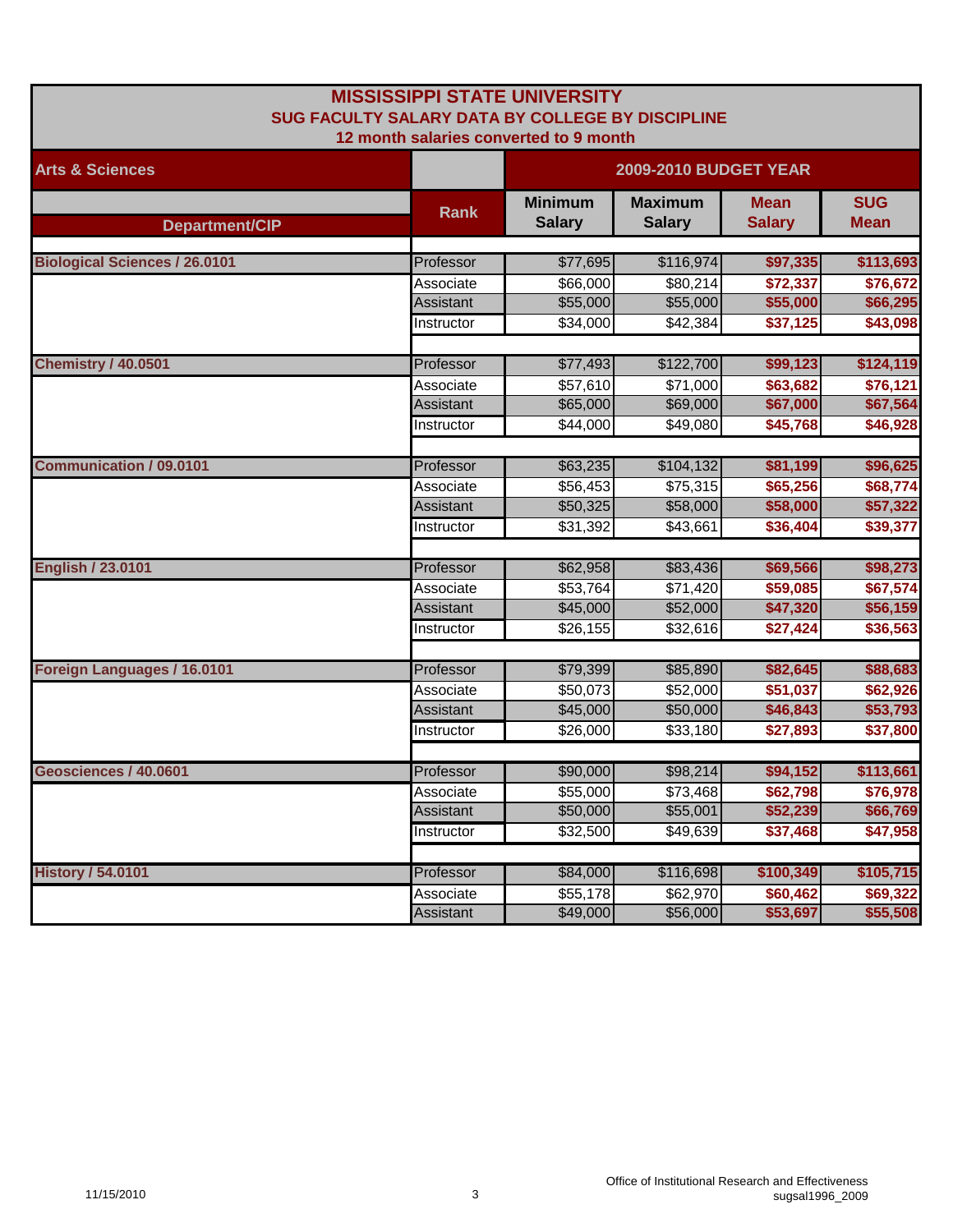| <b>MISSISSIPPI STATE UNIVERSITY</b><br>SUG FACULTY SALARY DATA BY COLLEGE BY DISCIPLINE<br>12 month salaries converted to 9 month |                  |                                 |                                 |                              |                           |  |
|-----------------------------------------------------------------------------------------------------------------------------------|------------------|---------------------------------|---------------------------------|------------------------------|---------------------------|--|
| <b>Arts &amp; Sciences</b>                                                                                                        |                  | <b>2009-2010 BUDGET YEAR</b>    |                                 |                              |                           |  |
| Department/CIP                                                                                                                    | <b>Rank</b>      | <b>Minimum</b><br><b>Salary</b> | <b>Maximum</b><br><b>Salary</b> | <b>Mean</b><br><b>Salary</b> | <b>SUG</b><br><b>Mean</b> |  |
| <b>Mathematics &amp; Statistics / 27.0101</b>                                                                                     | Professor        | \$65,005                        | \$114,520                       | \$82,395                     | \$106,285                 |  |
|                                                                                                                                   | Associate        | \$56,518                        | \$70,000                        | \$62,937                     | \$74,328                  |  |
|                                                                                                                                   | Assistant        | \$44,633                        | \$63,000                        | \$55,554                     | \$65,398                  |  |
|                                                                                                                                   | Instructor       | \$34,234                        | \$57,187                        | \$38,060                     | \$42,284                  |  |
| Philosophy & Religion / 38.0101                                                                                                   | Professor        | \$65,832                        | \$98,160                        | \$80,422                     | \$97,846                  |  |
|                                                                                                                                   | Associate        | \$53,089                        | \$53,089                        | \$53,089                     | \$65,242                  |  |
|                                                                                                                                   | <b>Assistant</b> | \$50,000                        | \$52,000                        | \$50,500                     | \$53,677                  |  |
|                                                                                                                                   | Instructor       | \$28,000                        | \$28,000                        | \$28,000                     | \$35,611                  |  |
| Physics & Astronomy / 40.0801                                                                                                     | Professor        | \$66,895                        | \$113,109                       | \$81,103                     | \$113,504                 |  |
|                                                                                                                                   | Associate        | \$62,114                        | \$68,516                        | \$64,329                     | \$79,125                  |  |
|                                                                                                                                   | Assistant        | \$57,775                        | \$59,950                        | \$59,020                     | \$69,490                  |  |
|                                                                                                                                   | Instructor       | \$37,838                        | \$46,627                        | \$42,233                     | \$44,547                  |  |
| <b>Political Science &amp; Public Administration / 45.1001</b>                                                                    | Professor        | \$78,026                        | \$130,880                       | \$103,497                    | \$114,603                 |  |
|                                                                                                                                   | Associate        | \$64,024                        | \$73,903                        | \$68,686                     | \$76,526                  |  |
|                                                                                                                                   | Assistant        | \$55,000                        | \$63,000                        | \$56,899                     | \$62,164                  |  |
|                                                                                                                                   | Instructor       | \$37,000                        | \$47,000                        | \$42,000                     | \$46,775                  |  |
| Psychology / 42.0101                                                                                                              | Professor        | \$86,924                        | \$104,500                       | \$95,913                     | \$116,267                 |  |
|                                                                                                                                   | Associate        | \$62,973                        | \$73,522                        | \$67,166                     | \$72,589                  |  |
|                                                                                                                                   | <b>Assistant</b> | \$57,000                        | \$63,750                        | \$58,827                     | \$64,215                  |  |
|                                                                                                                                   | Instructor       | \$35,332                        | \$35,753                        | \$35,543                     | \$47,748                  |  |
| <b>Sociology / 45.1101</b>                                                                                                        | Professor        | \$76,500                        | \$103,886                       | \$90,193                     | \$113,178                 |  |
|                                                                                                                                   | Associate        | \$59,000                        | \$70,500                        | \$64,400                     | \$70,739                  |  |
|                                                                                                                                   | Assistant        | \$52,500                        | \$65,000                        | \$59,470                     | \$59,531                  |  |
|                                                                                                                                   | Instructor       | \$43,000                        | \$43,000                        | \$43,000                     | \$40,773                  |  |
| Anthropology & Middle Eastern Cultures / 45.0201                                                                                  | Professor        | \$76,000                        | \$94,070                        | \$85,035                     | \$103,304                 |  |
|                                                                                                                                   | Associate        | $\overline{$47,976}$            | \$60,000                        | \$53,988                     | \$70,385                  |  |
|                                                                                                                                   | Assistant        | \$50,000                        | \$58,000                        | \$55,333                     | \$59,562                  |  |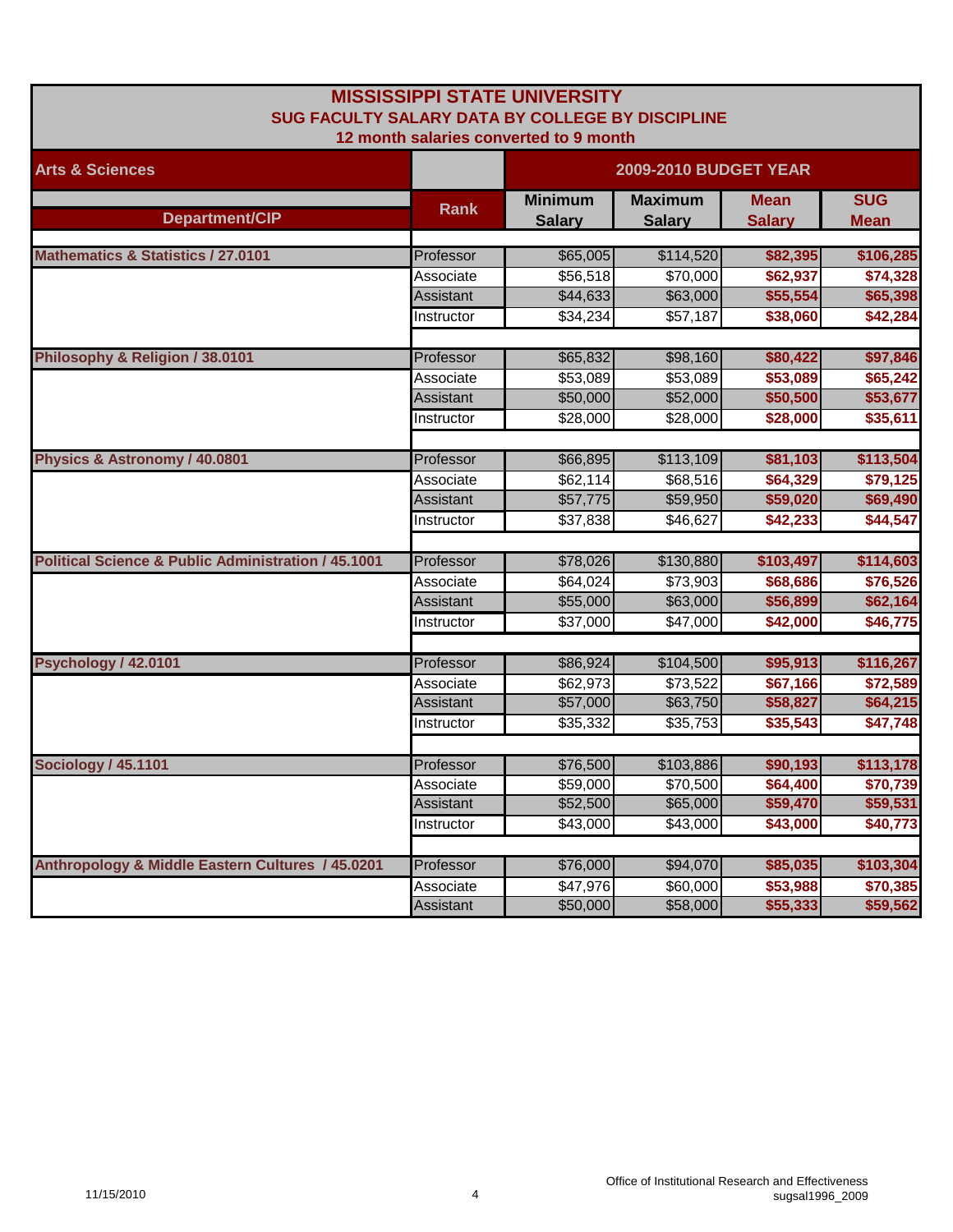|                                                            |                    | <b>MISSISSIPPI STATE UNIVERSITY</b>    |                              |               |             |
|------------------------------------------------------------|--------------------|----------------------------------------|------------------------------|---------------|-------------|
| SUG FACULTY SALARY DATA BY COLLEGE BY DISCIPLINE           |                    |                                        |                              |               |             |
|                                                            |                    | 12 month salaries converted to 9 month |                              |               |             |
| <b>Business</b>                                            |                    |                                        | <b>2009-2010 BUDGET YEAR</b> |               |             |
|                                                            |                    |                                        |                              |               |             |
|                                                            | <b>Rank</b>        | <b>Minimum</b>                         | <b>Maximum</b>               | <b>Mean</b>   | <b>SUG</b>  |
| Department/CIP                                             |                    | <b>Salary</b>                          | <b>Salary</b>                | <b>Salary</b> | <b>Mean</b> |
|                                                            |                    |                                        |                              |               |             |
| Finance & Economics / 52.0601                              | Professor          | \$90,100                               | \$125,465                    | \$108,938     | \$121,245   |
|                                                            | Associate          | \$73,000                               | \$150,666                    | \$86,571      | \$87,189    |
|                                                            | <b>Assistant</b>   | \$108,775                              | \$132,500                    | \$120,425     | \$91,231    |
|                                                            | Instructor         | \$46,314                               | \$85,000                     | \$57,853      | \$50,329    |
|                                                            |                    |                                        |                              |               |             |
| <b>Management &amp; Information Systems / 52.0201</b>      | Professor          | \$89,966                               | \$152,033                    | \$116,874     | \$172,585   |
|                                                            | Associate          | \$85,824                               | \$113,996                    | \$104,878     | \$129,512   |
|                                                            | Assistant          | \$99,000                               | \$105,000                    | \$102,000     | \$126,483   |
|                                                            | Instructor         | \$42,700                               | \$60,000                     | \$51,567      | \$70,816    |
|                                                            |                    |                                        |                              |               |             |
| <b>Marketing, Quantitative Analysis &amp; Business Law</b> | Professor          | \$95,580                               | \$118,966                    | \$108,277     | \$162,909   |
|                                                            | /52.1401 Associate | \$68,765                               | \$99,720                     | \$91,911      | \$122,012   |
|                                                            | Assistant          | \$75,000                               | \$114,000                    | \$98,212      | \$116,591   |
|                                                            | Instructor         | \$42,500                               | \$77,710                     | \$53,226      | \$61,384    |
|                                                            |                    |                                        |                              |               |             |
| <b>School of Accountancy / 52.0301</b>                     | Professor          | \$108,329                              | \$114,520                    | \$111,425     | \$164,649   |
|                                                            | Associate          | \$82,482                               | \$115,684                    | \$97,077      | \$131,771   |
|                                                            | Assistant          | \$112,615                              | \$125,000                    | \$117,538     | \$141,370   |
|                                                            |                    |                                        |                              |               |             |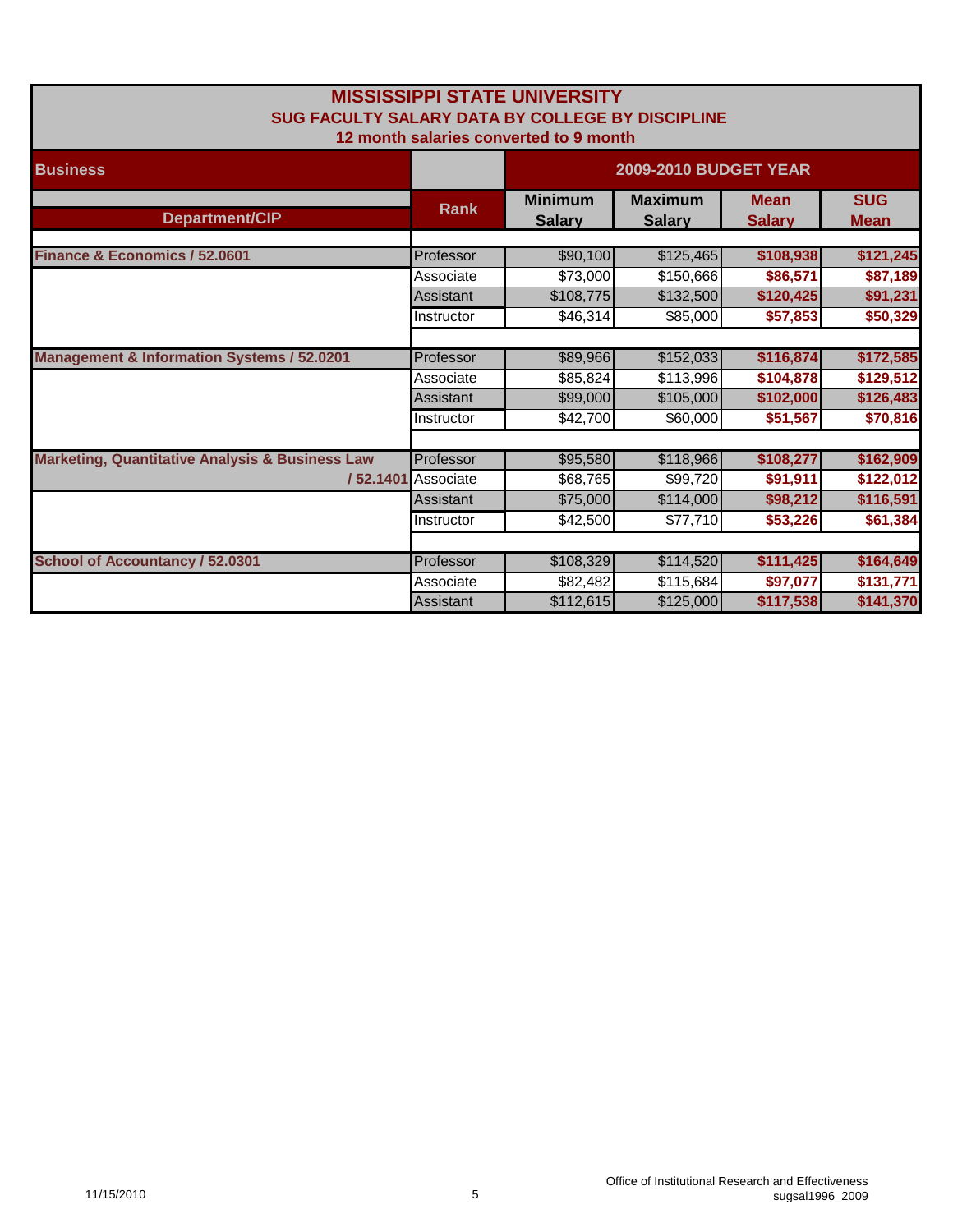| SUG FACULTY SALARY DATA BY COLLEGE BY DISCIPLINE                |                    | <b>MISSISSIPPI STATE UNIVERSITY</b><br>12 month salaries converted to 9 month |                                 |                              |                           |  |
|-----------------------------------------------------------------|--------------------|-------------------------------------------------------------------------------|---------------------------------|------------------------------|---------------------------|--|
| <b>Education</b>                                                |                    | <b>2009-2010 BUDGET YEAR</b>                                                  |                                 |                              |                           |  |
| <b>Department/CIP</b>                                           | <b>Rank</b>        | <b>Minimum</b><br><b>Salary</b>                                               | <b>Maximum</b><br><b>Salary</b> | <b>Mean</b><br><b>Salary</b> | <b>SUG</b><br><b>Mean</b> |  |
| <b>Counseling &amp; Educational Psychology / 13.1101</b>        | Professor          | \$73,279                                                                      | \$95,297                        | \$84,694                     | \$99,634                  |  |
|                                                                 | Associate          | \$56,791                                                                      | \$61,103                        | \$58,399                     | \$69,580                  |  |
|                                                                 | <b>Assistant</b>   | \$50,000                                                                      | \$53,186                        | \$51,045                     | \$51,750                  |  |
|                                                                 | Instructor         | \$46,289                                                                      | \$46,289                        | \$46,289                     | \$37,273                  |  |
| Curriculum, Instruction & Special Education / 13.0301 Professor |                    | \$65,836                                                                      | \$75,829                        | \$72,193                     | \$96,240                  |  |
|                                                                 | Associate          | \$56,555                                                                      | \$85,890                        | \$65,906                     | \$70,664                  |  |
|                                                                 | <b>Assistant</b>   | \$52,500                                                                      | \$53,560                        | \$52,843                     | \$59,172                  |  |
|                                                                 | Instructor         | \$30,263                                                                      | \$44,346                        | \$38,964                     | \$48,217                  |  |
| <b>Instructional Systems &amp; Workforce Development</b>        | Professor          | \$65,875                                                                      | \$90,872                        | \$82,246                     | \$82,246                  |  |
|                                                                 | /13.1309 Associate | \$56,790                                                                      | \$59,555                        | \$58,107                     | \$58,107                  |  |
|                                                                 | Assistant          | \$48,852                                                                      | \$52,500                        | \$51,014                     | \$51,014                  |  |
| <b>Music / 50.0901</b>                                          | Professor          | \$57,853                                                                      | \$94,639                        | \$69,346                     | \$88,743                  |  |
|                                                                 | Associate          | \$50,779                                                                      | \$63,129                        | \$55,327                     | \$64,511                  |  |
|                                                                 | Assistant          | \$42,000                                                                      | \$56,851                        | \$45,925                     | \$51,728                  |  |
|                                                                 | Instructor         | \$37,232                                                                      | \$43,641                        | \$40,437                     | \$44,603                  |  |
| Kinesiology / 13.1314                                           | Professor          | \$67,055                                                                      | \$94,070                        | \$80,563                     | \$86,116                  |  |
|                                                                 | Associate          | \$57,620                                                                      | \$57,679                        | \$57,650                     | \$67,027                  |  |
|                                                                 | <b>Assistant</b>   | $\overline{$46,000}$                                                          | \$56,000                        | \$52,548                     | \$53,170                  |  |
|                                                                 | Instructor         | \$31,500                                                                      | \$42,762                        | \$36,491                     | \$42,932                  |  |
| <b>Leadership and Foundations / 13.0401</b>                     | Professor          | \$66,498                                                                      | \$90,615                        | \$76,816                     | \$105,628                 |  |
|                                                                 | Associate          | \$57,530                                                                      | \$93,252                        | \$69,880                     | \$71,809                  |  |
|                                                                 | Assistant          | \$53,500                                                                      | \$53,500                        | \$53,500                     | \$59,713                  |  |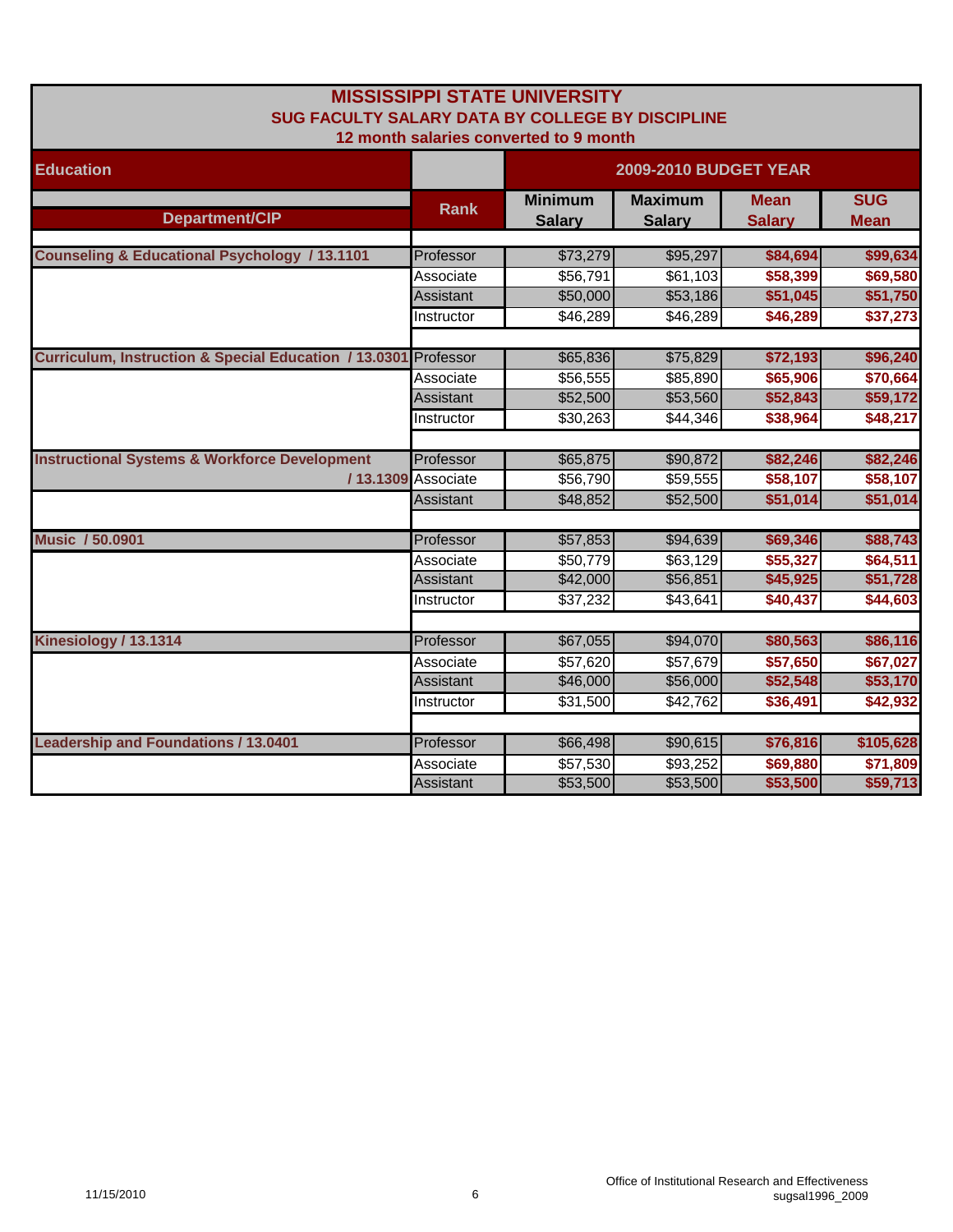| <b>MISSISSIPPI STATE UNIVERSITY</b><br>SUG FACULTY SALARY DATA BY COLLEGE BY DISCIPLINE<br>12 month salaries converted to 9 month |                        |                                 |                                 |                              |                           |  |
|-----------------------------------------------------------------------------------------------------------------------------------|------------------------|---------------------------------|---------------------------------|------------------------------|---------------------------|--|
| <b>Engineering</b>                                                                                                                |                        | <b>2009-2010 BUDGET YEAR</b>    |                                 |                              |                           |  |
| Department/CIP                                                                                                                    | <b>Rank</b>            | <b>Minimum</b><br><b>Salary</b> | <b>Maximum</b><br><b>Salary</b> | <b>Mean</b><br><b>Salary</b> | <b>SUG</b><br><b>Mean</b> |  |
| <b>Aerospace Engineering / 14.0201</b>                                                                                            | Professor              | \$94,969                        | \$108,907                       | \$101,306                    | \$135,550                 |  |
|                                                                                                                                   | Associate              | \$77,293                        | \$86,936                        | \$84,552                     | \$94,525                  |  |
|                                                                                                                                   | <b>Assistant</b>       | \$70,000                        | \$76,259                        | \$72,728                     | \$82,750                  |  |
|                                                                                                                                   | Instructor             | \$49,500                        | \$54,957                        | \$52,229                     | \$47,200                  |  |
| <b>School of Chemical Engineering / 14.0701</b>                                                                                   | Professor              | \$142,712                       | \$142,712                       | \$142,712                    | \$136,915                 |  |
|                                                                                                                                   | Associate              | \$79,088                        | \$104,367                       | \$87,452                     | \$91,878                  |  |
|                                                                                                                                   | Assistant              | \$73,928                        | \$74,617                        | \$74,273                     | \$80,416                  |  |
|                                                                                                                                   |                        |                                 |                                 |                              |                           |  |
| <b>Civil &amp; Environmental Engineering / 14.0801</b>                                                                            | Professor              | \$87,700                        | \$127,174                       | \$115,409                    | \$125,755                 |  |
|                                                                                                                                   | Associate              | \$72,225                        | \$74,419                        | \$73,322                     | \$90,171                  |  |
|                                                                                                                                   | Assistant              | \$73,500                        | \$78,500                        | \$75,830                     | \$76,635                  |  |
| <b>Computer Science &amp; Engineering / 11.0101</b>                                                                               | Professor              | \$90,890                        | \$147,240                       | \$110,401                    | \$143,013                 |  |
|                                                                                                                                   | Associate              | \$69,316                        | \$92,558                        | \$84,722                     | \$9,895                   |  |
|                                                                                                                                   | <b>Assistant</b>       | \$78,000                        | \$80,850                        | \$79,925                     | \$86,045                  |  |
|                                                                                                                                   | Instructor             | \$36,975                        | \$73,500                        | \$50,637                     | \$54,950                  |  |
| <b>Electrical &amp; Computer Engineering / 14.1001</b>                                                                            | Professor              | \$91,616                        | \$160,794                       | \$120,292                    | \$137,934                 |  |
|                                                                                                                                   | Associate              | \$79,284                        | \$93,575                        | \$85,632                     | \$94,166                  |  |
|                                                                                                                                   | <b>Assistant</b>       | \$71,786                        | \$85,000                        | \$78,171                     | \$83,994                  |  |
|                                                                                                                                   | Instructor             | \$47,587                        | \$47,587                        | \$47,587                     | \$59,822                  |  |
|                                                                                                                                   |                        |                                 |                                 |                              |                           |  |
| <b>Industrial &amp; Systems Engineering / 14.3501</b>                                                                             | Professor              | \$96,440                        | \$128,663                       | \$105,751                    | \$136,532                 |  |
|                                                                                                                                   | Associate<br>Assistant | \$80,218<br>\$73,150            | \$80,500<br>\$78,375            | \$80,359<br>\$75,008         | \$92,555<br>\$78,286      |  |
|                                                                                                                                   |                        | \$38,036                        | \$83,549                        | \$60,793                     | \$54,461                  |  |
|                                                                                                                                   | Instructor             |                                 |                                 |                              |                           |  |
| <b>Mechanical Engineering / 14.1901</b>                                                                                           | Professor              | \$90,188                        | \$156,894                       | \$118,310                    | \$128,698                 |  |
|                                                                                                                                   | Associate              | \$81,113                        | \$84,180                        | \$83,158                     | \$91,257                  |  |
|                                                                                                                                   | Assistant              | \$72,223                        | \$80,000                        | \$75,645                     | \$80,585                  |  |
|                                                                                                                                   | Instructor             | \$57,750                        | \$57,750                        | \$57,750                     | \$63,248                  |  |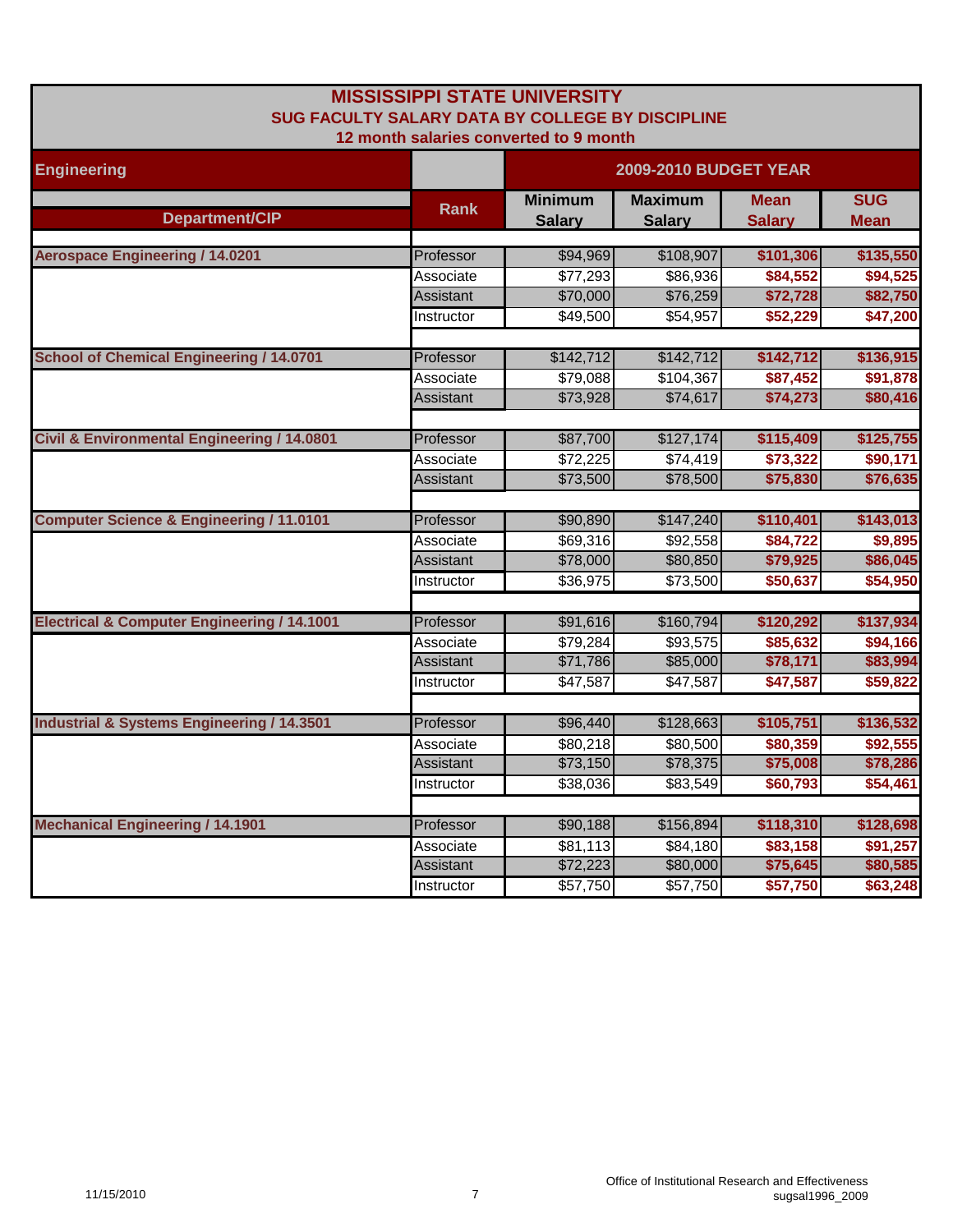| <b>MISSISSIPPI STATE UNIVERSITY</b><br>SUG FACULTY SALARY DATA BY COLLEGE BY DISCIPLINE<br>12 month salaries converted to 9 month |             |                                 |                                 |                              |                           |  |
|-----------------------------------------------------------------------------------------------------------------------------------|-------------|---------------------------------|---------------------------------|------------------------------|---------------------------|--|
| <b>Forest Resources</b>                                                                                                           |             | <b>2009-2010 BUDGET YEAR</b>    |                                 |                              |                           |  |
| Department/CIP                                                                                                                    | <b>Rank</b> | <b>Minimum</b><br><b>Salary</b> | <b>Maximum</b><br><b>Salary</b> | <b>Mean</b><br><b>Salary</b> | <b>SUG</b><br><b>Mean</b> |  |
|                                                                                                                                   |             |                                 |                                 |                              |                           |  |
| <b>Forestry / 03.0501</b>                                                                                                         | Professor   | \$68,926                        | \$92,096                        | \$78,901                     | \$92,323                  |  |
|                                                                                                                                   | Associate   | \$61,944                        | \$65,348                        | \$63,550                     | \$69,044                  |  |
|                                                                                                                                   | Assistant   | \$56,000                        | \$70,085                        | \$60,894                     | \$59,787                  |  |
|                                                                                                                                   |             |                                 |                                 |                              |                           |  |
| Forest Products / 03.0509                                                                                                         | Professor   | \$66,958                        | \$110,430                       | \$80,614                     | \$90,537                  |  |
|                                                                                                                                   | Assistant   | \$59,033                        | \$60,500                        | \$59,844                     | \$61,700                  |  |
|                                                                                                                                   |             |                                 |                                 |                              |                           |  |
| Wildlife, Fisheries & Aquaculture / 03.0601                                                                                       | Professor   | \$66,652                        | \$92,947                        | \$78,212                     | \$84,329                  |  |
|                                                                                                                                   | Associate   | \$61,542                        | \$61,542                        | \$61,542                     | \$64,134                  |  |
|                                                                                                                                   | Assistant   | \$51,000                        | \$60,750                        | \$55,825                     | \$59,473                  |  |